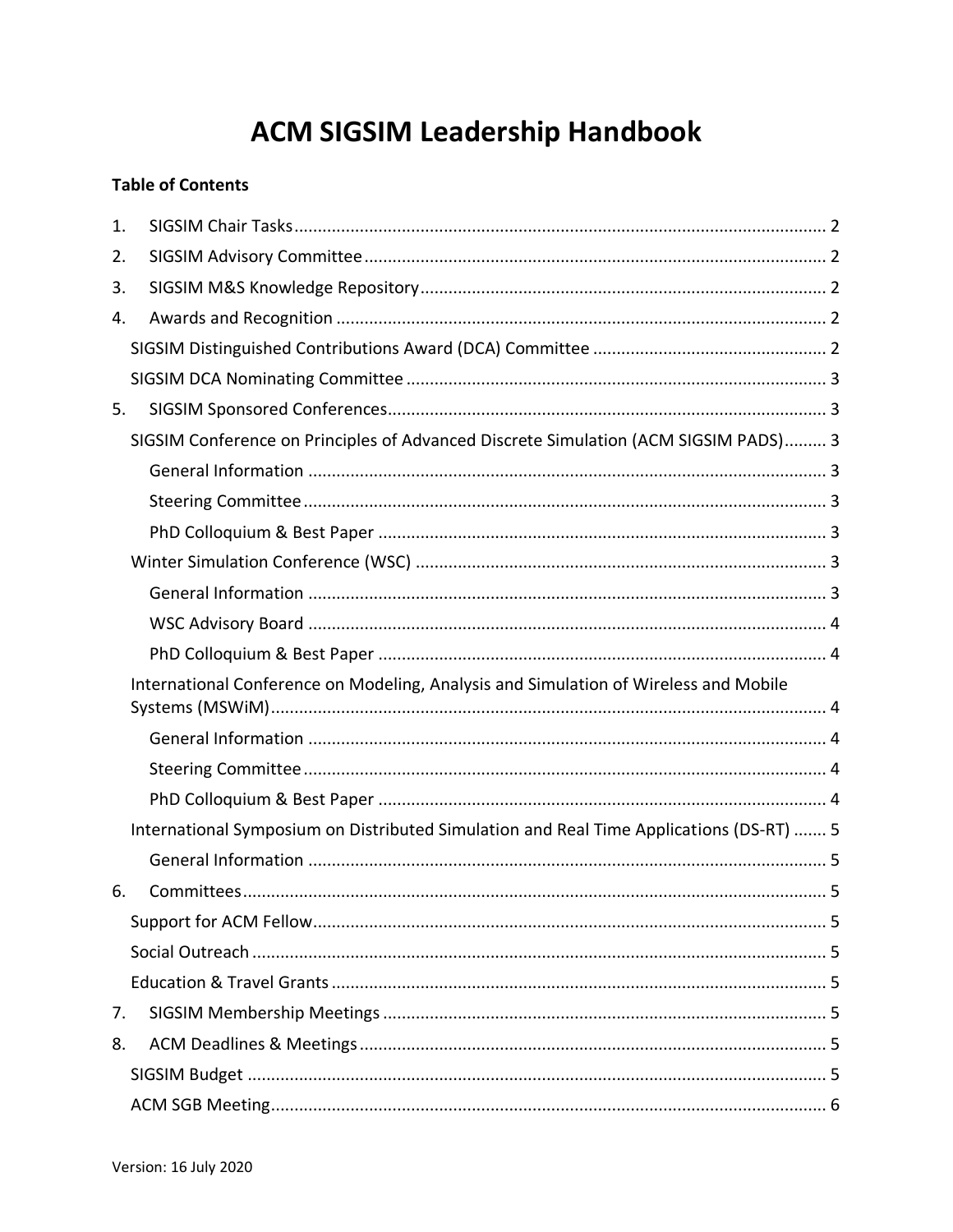# <span id="page-1-0"></span>1. SIGSIM Chair Tasks

- Attend SGB meetings, participate in email discussions, vote on issues as requested
- Approve yearly budget
- Produce yearly report
- Produce viability report
- Update yearly SIG benefits list
- Approve conference sponsorship and in-cooperation requests
- Nominate papers for CACM's Research Highlights (we have never done this)
- Respond to ACM Journal Assessments (limited response)
- Host yearly membership meeting each December at WSC
- Moderate SIGSIM email list
- ACM SIGSIM Liaison: Irene Frawley [frawley@hq.acm.org](mailto:frawley@hq.acm.org)
- ACM Conference Liaison: Diana Brantuas [brantuas@hq.acm.org](mailto:brantuas@hq.acm.org)

#### <span id="page-1-1"></span>2. SIGSIM Advisory Committee

See <https://www.acm-sigsim-mskr.org/advisoryBoard.htm>

Members:

Dick Nance, Osman Balci, Paul Fishwick, Richard Fujimoto, David Nicol, Ernie Page, Simon Taylor, Alexander Verbraeck

# <span id="page-1-2"></span>3. SIGSIM M&S Knowledge Repository

| Editor-in-Chief:  | Osman Balci                                                         |
|-------------------|---------------------------------------------------------------------|
| Associate Editor: | Christopher J. Lynch                                                |
| Important Dates:  | Update repository content annually: M&S books, journals, societies, |
|                   | conferences, degrees, courseware, etc.                              |

#### <span id="page-1-3"></span>4. Awards and Recognition

#### <span id="page-1-4"></span>SIGSIM Distinguished Contributions Award (DCA) Committee

- Adelinde M. Uhrmacher, Chair (2019-2021)
- Paul Fishwick, Member (2018-2020)
- Andreas Tolk, Member (2020-2022)

Important Dates: Nominations are due early September of each year.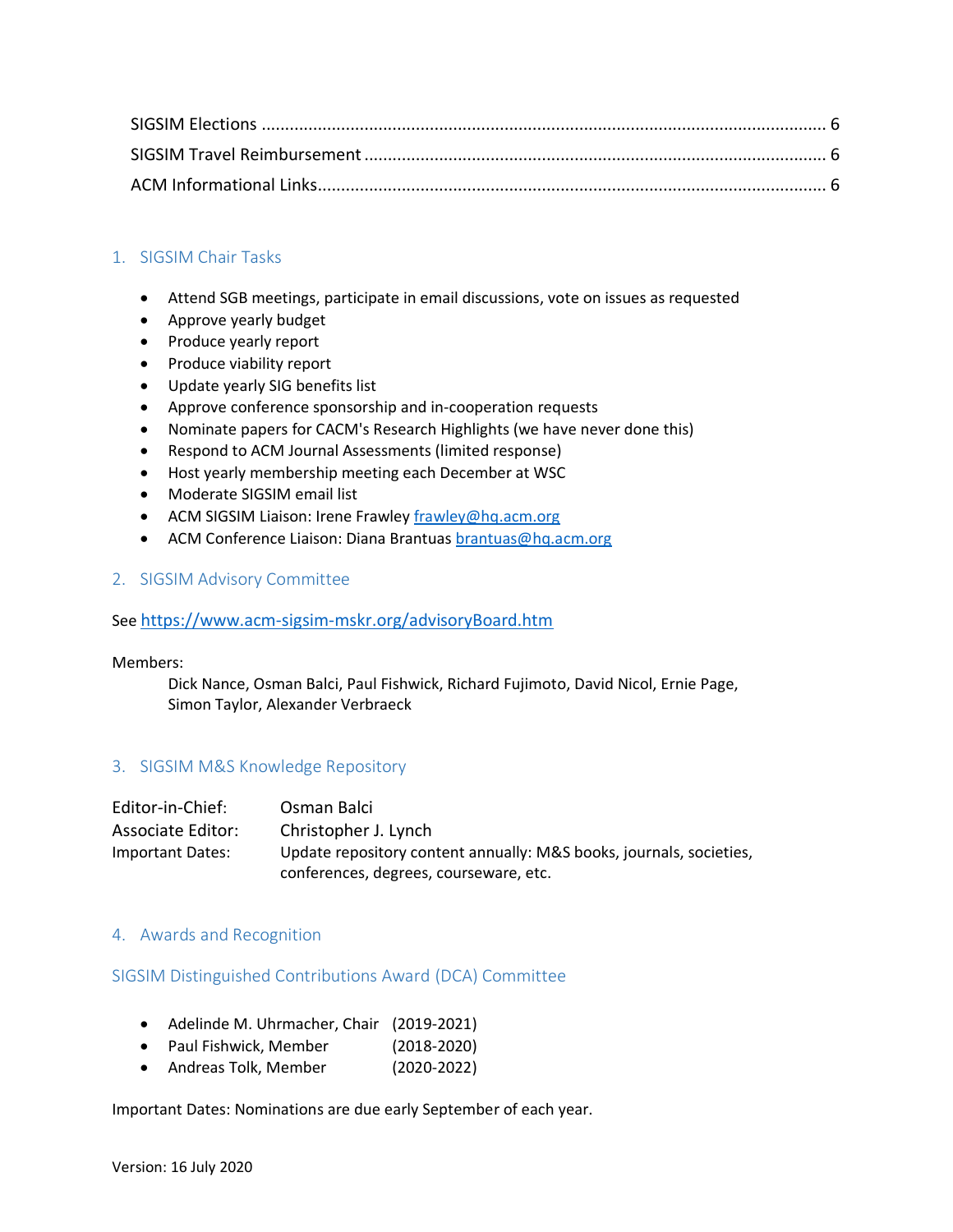- Governing Procedures: <http://www.acm-sigsim-mskr.org/dcaProcedures.htm>
- DCA members serve a 3-year term; the second year of their term they are chair
- The winner of the DCA becomes a member on the committee the following year (replacing the outgoing member)
- DCA nominees are considered for up to 3 years
- Notify nominators of the status of their nominee

# <span id="page-2-0"></span>SIGSIM DCA Nominating Committee

Chair: Pierre L'Ecuyer (2020) Important Dates: call for nominations goes out in January

- The outgoing member of the DCA serves as the chair
- <span id="page-2-1"></span>5. SIGSIM Sponsored Conferences

#### <span id="page-2-2"></span>SIGSIM Conference on Principles of Advanced Discrete Simulation (ACM SIGSIM PADS)

#### <span id="page-2-3"></span>General Information

Sponsorship Level: 100% Website: [https://www.acm-sigsim-pads.org](https://www.acm-sigsim-pads.org/)

#### <span id="page-2-4"></span>Steering Committee

#### Members:

- Osman Balci Virginia Tech, USA
- Paul Fishwick University of Texas at Dallas, USA
- Richard Fujimoto Georgia Institute of Technology, USA
- Drew Hamilton Mississippi State University, USA
- Jason Liu Florida International University, USA
- David Nicol University of Illinois at Urbana-Champaign, USA
- Lin Uhrmacher University of Rostock, Germany
- Term:

Selection Process: Responsibilities: Important Dates:

#### <span id="page-2-5"></span>PhD Colloquium & Best Paper

Members: Term: Selection Process: Important Dates:

# <span id="page-2-6"></span>Winter Simulation Conference (WSC)

#### <span id="page-2-7"></span>General Information

Sponsorship:

- ACM SIGSIM 25%
- INFORMS-SIM 25%
- SCS 25%
- IIE 25%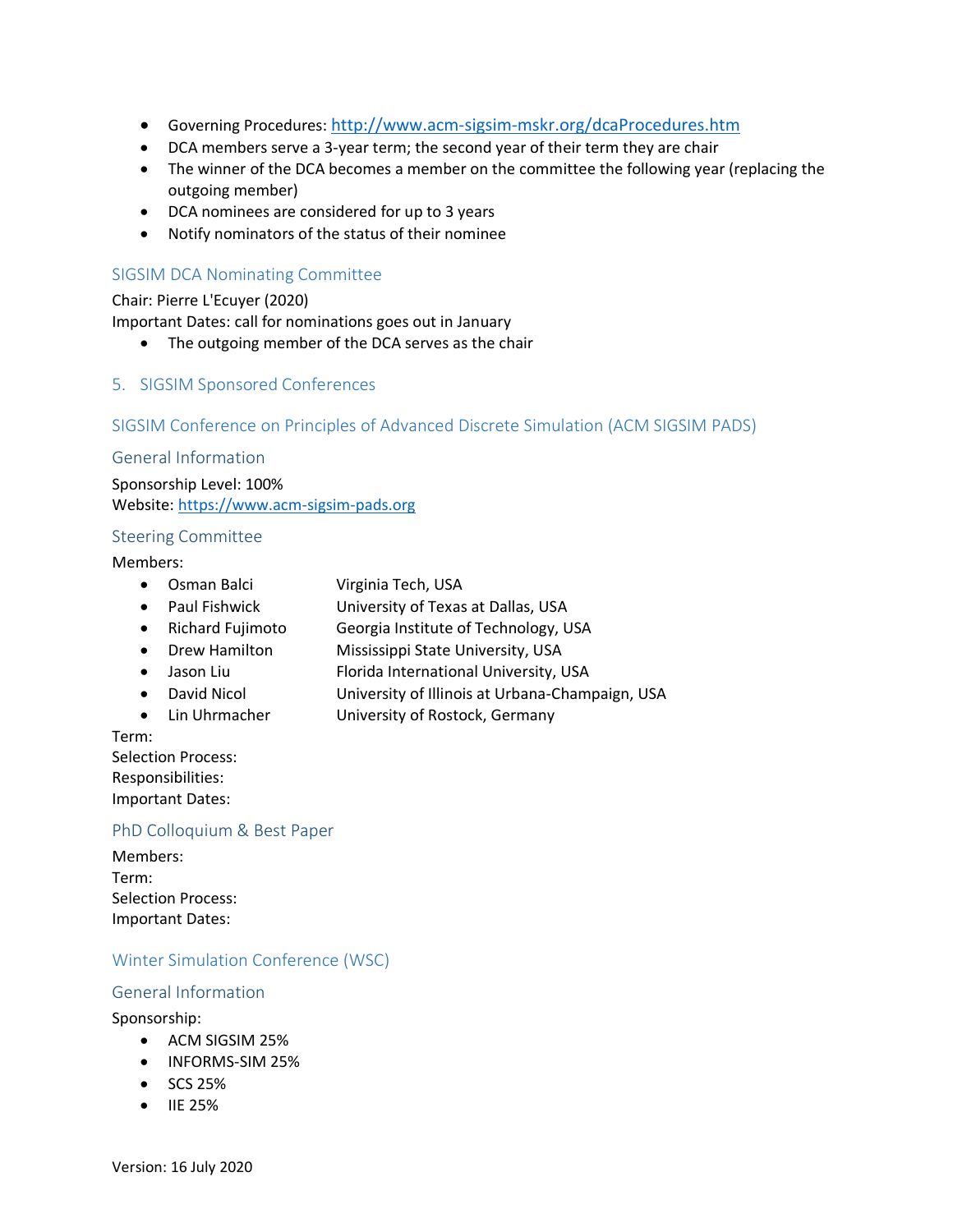#### Website: http://wintersim.org

#### <span id="page-3-0"></span>WSC Advisory Board

Members:

- Andreas Tolk MITRE Corp
- Charles Macal Argonne National Laboratory

Term:

Selection Process: Responsibilities: Important Dates:

#### <span id="page-3-1"></span>PhD Colloquium & Best Paper

Members:

- 2019 Chair: Weiwei Chen (INFORMS-Sim) Rutgers University, USA
- Outgoing Member: Anastasia Anagnostou (ACM SIGSIM) Brunel University London, UK
- Jose Padilla (ACM SIGSIM) Old Dominion University, USA
- Chang-Han Rhee (INFORMS-Sim) Northwestern University, USA

Term: service is 4 years; serve as chair in 3<sup>rd</sup> year

Selection Process: committee has 2 ACM members and 2 INFORMS members Important Dates:

<span id="page-3-2"></span>International Conference on Modeling, Analysis and Simulation of Wireless and Mobile Systems (MSWiM)

#### <span id="page-3-3"></span>General Information

Sponsorship Level: 100% Website: [http://mswimconf.com](http://mswimconf.com/)

#### <span id="page-3-4"></span>Steering Committee

Members:

- Azzedine Boukerche University of Ottawa, Canada (Chair)
- Sajal K. Das **Missouri University of Science and Technology**, USA
- Lorenzo Donatiello Università di Bologna, Bologna, Italy
- Jason Yi-Bing Lin National Chiao-Tung University, Taiwan
- William C.Y.Lee AirTouch Inc.
- Simon Taylor Brunel University, UK
- Rodolfo Coutinho Concordia University, Montreal

Term:

Selection Process: Responsibilities: Important Dates:

#### <span id="page-3-5"></span>PhD Colloquium & Best Paper

| Members:                  |  |  |
|---------------------------|--|--|
| Term:                     |  |  |
| <b>Selection Process:</b> |  |  |
| <b>Important Dates:</b>   |  |  |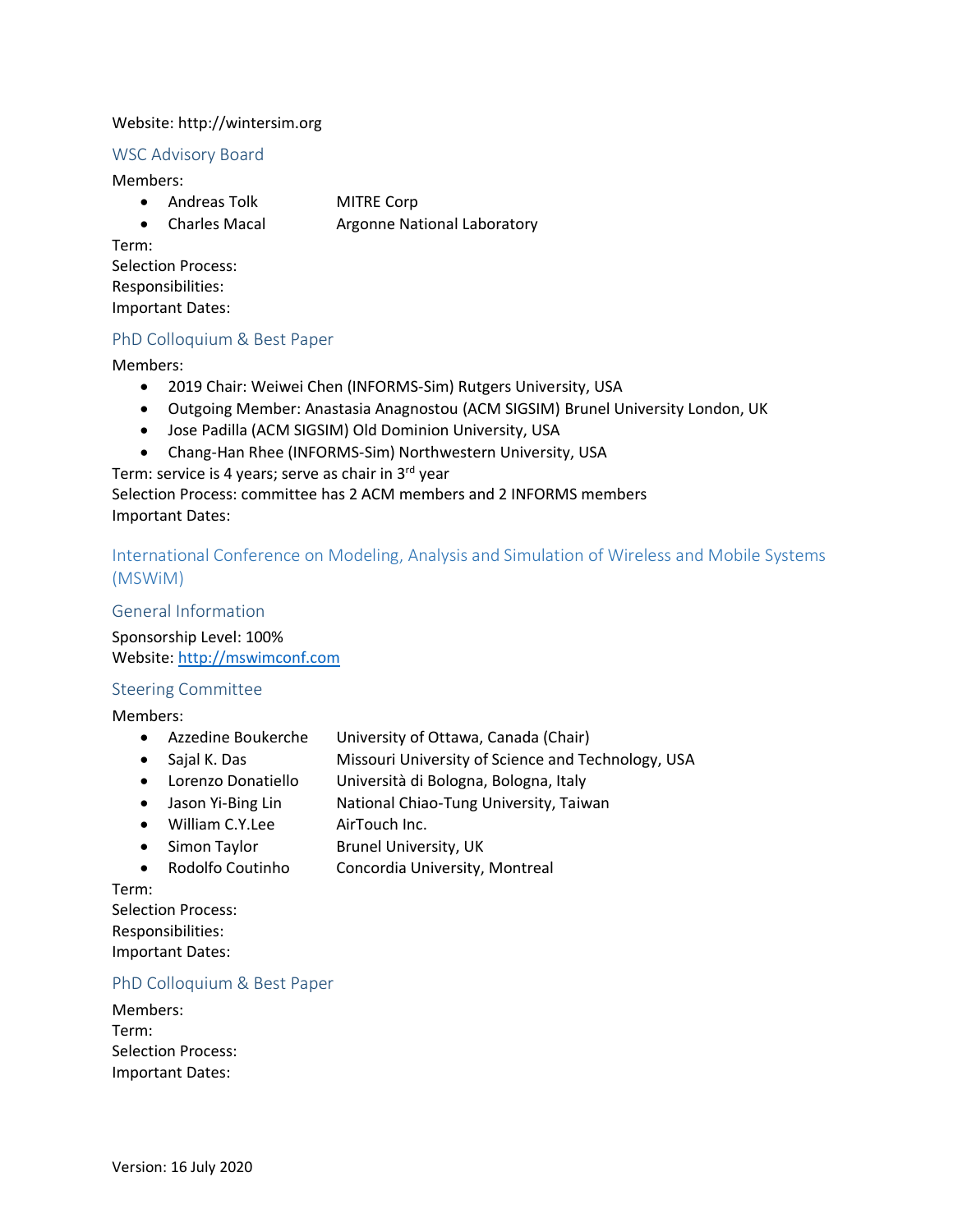# <span id="page-4-0"></span>International Symposium on Distributed Simulation and Real Time Applications (DS-RT)

#### <span id="page-4-1"></span>General Information

Sponsorship Level:

- ACM SIGSIM 10%
- IEEE TCPP 30%
- IEEE TSIM 30%
- IEEE TCCA 30%

<span id="page-4-2"></span>Website: [http://ds-rt.com](http://ds-rt.com/)

#### 6. Committees

#### <span id="page-4-3"></span>Support for ACM Fellow

Informal committee of past Fellow winners that work together with a candidate to prepare a package. Nominations due 9/7/18. Current members:

• Richard Nance, David Nicol, Richard Fujimoto

#### <span id="page-4-4"></span>Social Outreach

Chair: Chris Carothers Important Dates: Members:

- Email (SIGSIM Chair): moderated list; approve cfp that include modeling or simulation
- Twitter (Gabriel and Margaret)
- LinkedIn (Chris)
- SIGSIM Digest (Paul)
- Social Media Aggregator (John)
- (no Facebook page since no one uses it)

# <span id="page-4-5"></span>Education & Travel Grants

Chair: David Bell Members: Number of Awards:

- Important Dates: up to 3 months prior to conference date
	- Notify students to attend membership meeting
	- ACM website for establishing grants and reimbursement

# <span id="page-4-6"></span>7. SIGSIM Membership Meetings

WSC: Tuesday night of conference SIGSIM-PADS: is there a membership meeting held? MSWiM: is there a membership meeting held?

# <span id="page-4-7"></span>8. ACM Deadlines & Meetings

#### <span id="page-4-8"></span>SIGSIM Budget

Important Dates: